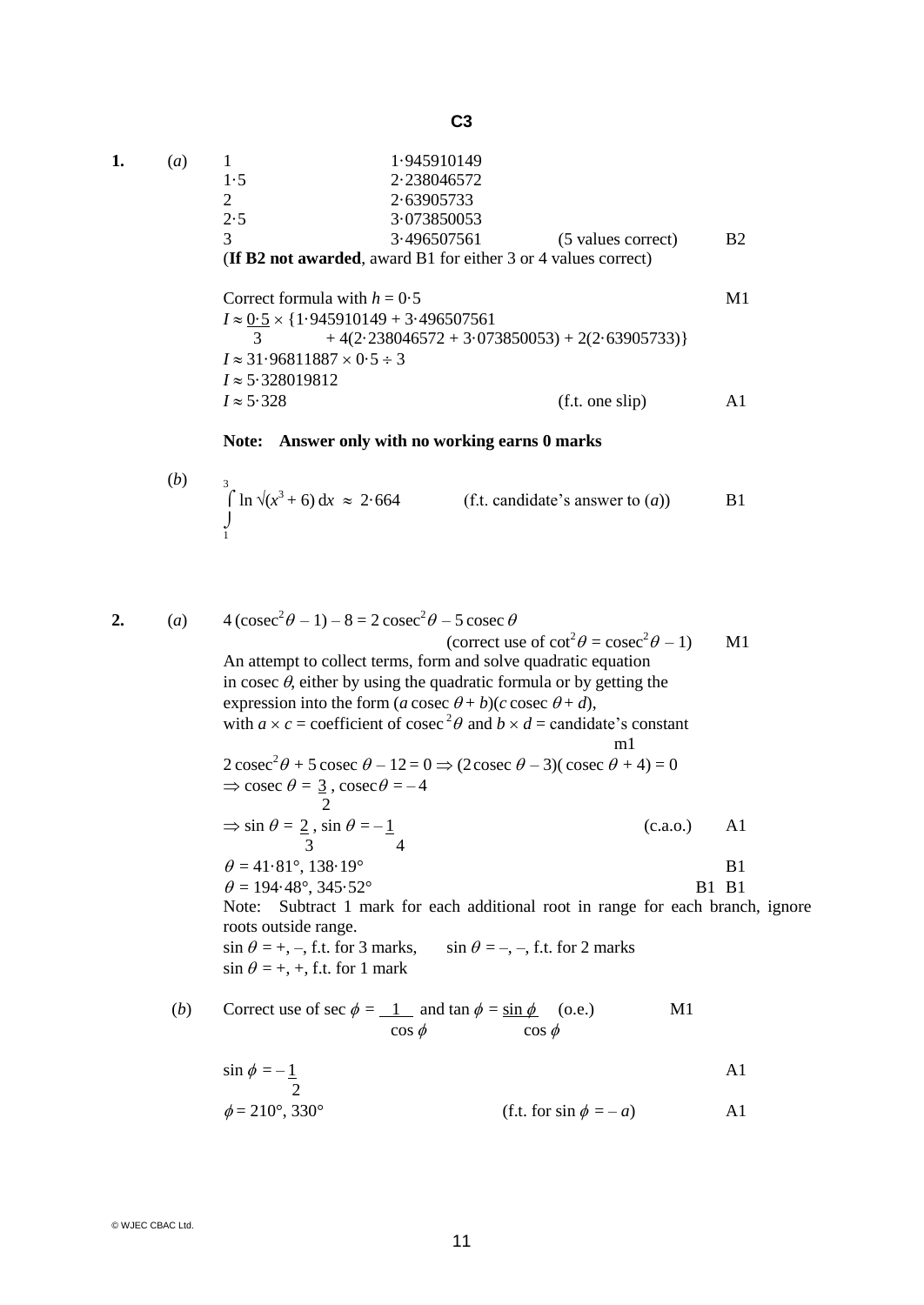| 3. | (a)                                                                                                                  | Use of product formula yielding $x^3 \times 2y \times \underline{dy} + 3x^2 \times y^2$<br>dx                  | <b>B1</b> B1    |    |
|----|----------------------------------------------------------------------------------------------------------------------|----------------------------------------------------------------------------------------------------------------|-----------------|----|
|    |                                                                                                                      | $\frac{\mathrm{d}y}{\mathrm{d}x} = -\frac{3x^2y^2}{2x^3y}$                                                     | (c.a.o.)        | B1 |
|    | (b)                                                                                                                  | Putting candidate's expression for $\underline{dy} = 3$ and an attempt to<br>(i)<br>dx                         |                 |    |
|    |                                                                                                                      | simplify                                                                                                       |                 | M1 |
|    |                                                                                                                      | $-\frac{3a^2b^2}{2a^3b} = 3 \Rightarrow b = -2a$<br>(convincing)                                               |                 | A1 |
|    |                                                                                                                      | Substituting a for x and $-2a$ for y in the equation for C<br>(ii)<br>$a = 2, b = -4$                          | M1              | A1 |
|    |                                                                                                                      |                                                                                                                |                 |    |
| 4. | Differentiating ln t and $5t^4$ with respect to t, at least one correct M1<br>(a)<br>candidate's x-derivative $=$ 1, |                                                                                                                |                 |    |
|    |                                                                                                                      | candidate's y-derivative = $20t^3$<br>(both values)                                                            | A <sub>1</sub>  |    |
|    |                                                                                                                      | $\underline{dy}$ = candidate's y-derivative<br>$dx =$ candidate's <i>x</i> -derivative                         |                 | M1 |
|    |                                                                                                                      | $\underline{\mathrm{d}y} = 20t^4$<br>dx                                                                        | (c.a.o.)        | A1 |
|    | (b)                                                                                                                  | $\underline{d}$ $\left[\underline{dy}\right] = 80t^3$<br>(f.t. candidate's expression for $\frac{dy}{dx}$ ) B1 |                 |    |
|    |                                                                                                                      | dt  dx                                                                                                         | dx<br>M1        |    |
|    |                                                                                                                      | Use of $\frac{d^2y}{dx^2} = \frac{d}{dt} \left( \frac{dy}{dx} \right)$ ÷ candidate's <i>x</i> -derivative      | (f.t. one slip) | A1 |
|    |                                                                                                                      | $\frac{d^2y}{dx^2} = 80t^4$                                                                                    |                 |    |
|    |                                                                                                                      | $\frac{d^2y}{dx^2} = 0.648 \Rightarrow t = 0.3$                                                                | (c.a.o.)        | A1 |
|    |                                                                                                                      |                                                                                                                |                 |    |
| 5. |                                                                                                                      | (a) $\frac{dy}{dx} = 5 \times (7 - 9x^2)^4 \times f(x)$ ,<br>$(f(x) \neq 1)$                                   |                 | M1 |
|    |                                                                                                                      | dr<br>$\underline{dy} = -90x \times (7 - 9x^2)^4$<br>dx                                                        | A <sub>1</sub>  |    |
|    | (b)                                                                                                                  | $\frac{dy}{dx} = \frac{6}{1 + (6x)^2}$ or $\frac{1}{1 + (6x)^2}$ or $\frac{6}{1 + 6x^2}$                       |                 | M1 |
|    |                                                                                                                      | $\frac{\mathrm{d}y}{\mathrm{d}x} = \frac{6}{1 + 36x^2}$                                                        |                 | A1 |
|    |                                                                                                                      |                                                                                                                |                 |    |

(c) 
$$
\frac{dy}{dx} = e^{4x} \times m \sec^2 2x + \tan 2x \times ke^{4x}
$$
 (*m* = 1, 2, *k* = 1, 4) M1  
\n
$$
\frac{dy}{dx} = e^{4x} \times 2 \sec^2 2x + \tan 2x \times 4e^{4x}
$$
 (at least one correct term) B1  
\n
$$
\frac{dy}{dx} = e^{4x} \times 2 \sec^2 2x + \tan 2x \times 4e^{4x}
$$
 (c.a.o.) A1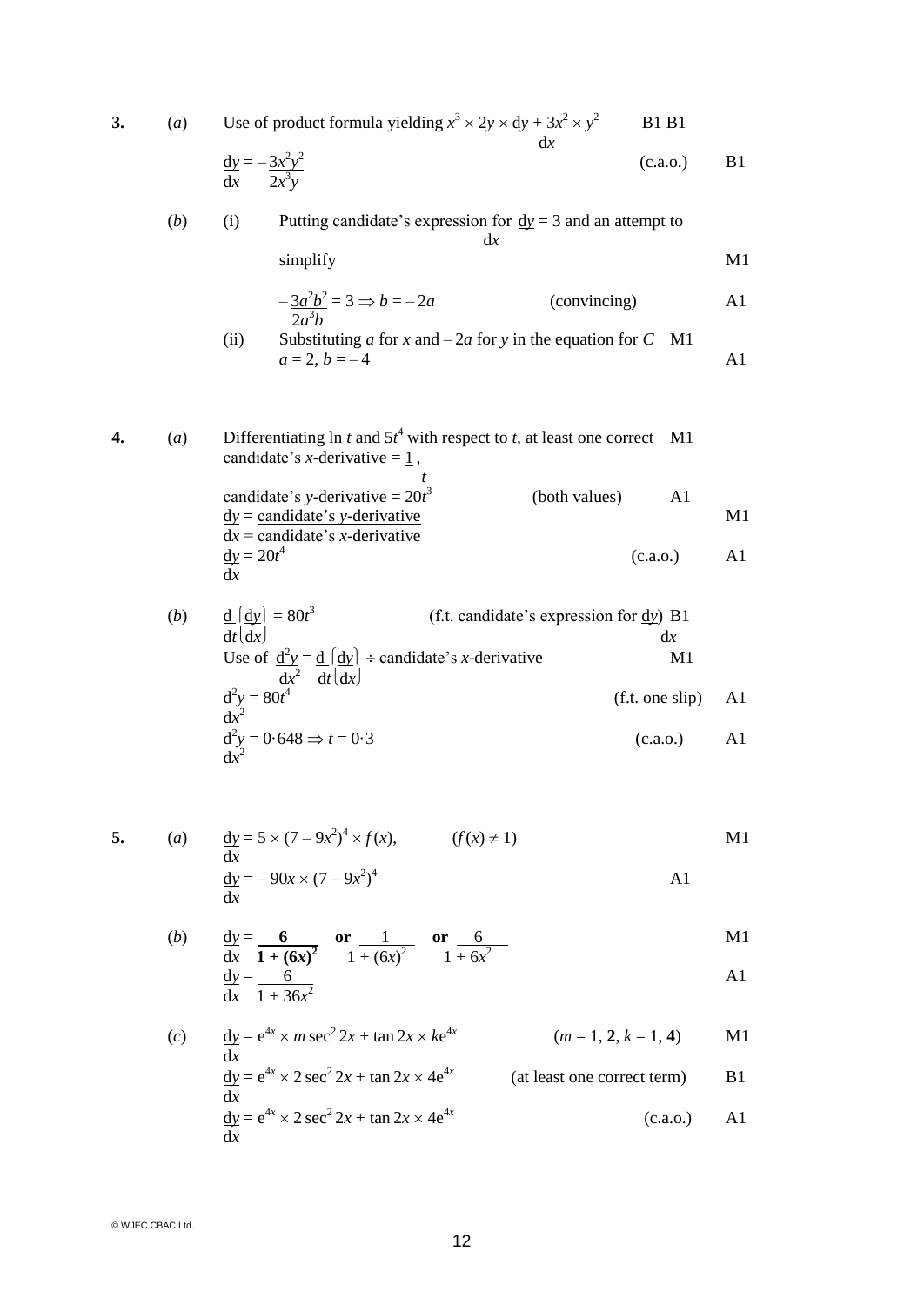(d) 
$$
\frac{dy}{dx} = \frac{(2 + \cos x) \times m \cos x - (3 + \sin x) \times k \sin x}{(2 + \cos x)^2}
$$
 (*m* = 1, -1 *k* = 1, -1) M1  
\n
$$
\frac{dy}{dx} = \frac{(2 + \cos x) \times (\cos x) - (3 + \sin x) \times (-\sin x)}{(2 + \cos x)^2}
$$
 A1  
\n
$$
\frac{dy}{dx} = \frac{2 \cos x + 3 \sin x + 1}{(2 + \cos x)^2}
$$
 A1

6. (a) (i) 
$$
\int \cos (3x + \pi/2) dx = k \times \sin (3x + \pi/2) + c
$$
  
\n $\int (k = 1, 3, \frac{1}{3}, -\frac{1}{3})$  M1  
\n $\int \cos (3x + \pi/2) dx = \frac{1}{3} \times \sin (3x + \pi/2) + c$  A1

$$
\begin{array}{lll}\n\text{(cos (3x + \pi/2) dx = \frac{1}{3} \times \sin(3x + \pi/2) + c} & \text{A1} \\
\text{(ii)} & \int e^{3-4x} dx = k \times e^{3-4x} + c & (k = 1, -4, \frac{1}{4}, -\frac{1}{4}) & \text{M1}\n\end{array}
$$

$$
\int e^{3-4x} dx = k \times e^{3-4x} + c
$$
  $(k = 1, -4, \frac{1}{4}, -\frac{1}{4})$  M1  

$$
\int e^{3-4x} dx = -\frac{1}{4} \times e^{3-4x} + c
$$
 A1

(iii) 
$$
\int \frac{7}{8x+5} dx = 7 \times k \times \ln |8x+5| + c \quad (k = 1, 8, \frac{1}{8})
$$
 M1  

$$
\int \frac{7}{8x+5} dx = 7 \times \frac{1}{8} \times \ln |8x+5| + c
$$
 A1

## **Note: The omission of the constant of integration is only penalised once.**

(b) 
$$
\int_{0}^{2} (2x-1)^{-4} dx = k \times (2x-1)^{-3} \qquad (k = 1, 2, \frac{1}{2})
$$
 M1  

$$
\int_{1}^{2} 9 \times (2x-1)^{-4} dx = \left[ 9 \times \frac{1}{2} \times (2x-1)^{-3} \right]_{1}^{2}
$$
 A1

Correct method for substitution of limits in an expression of the form  $m \times (2x - 1)^{-3}$ M1

$$
\int_{1}^{2} 9 \times (2x - 1)^{-4} dx = 1.3 = 1.44
$$
 (f.t. for  $k = 1, 2$  only)

## **Note: Answer only with no working earns 0 marks**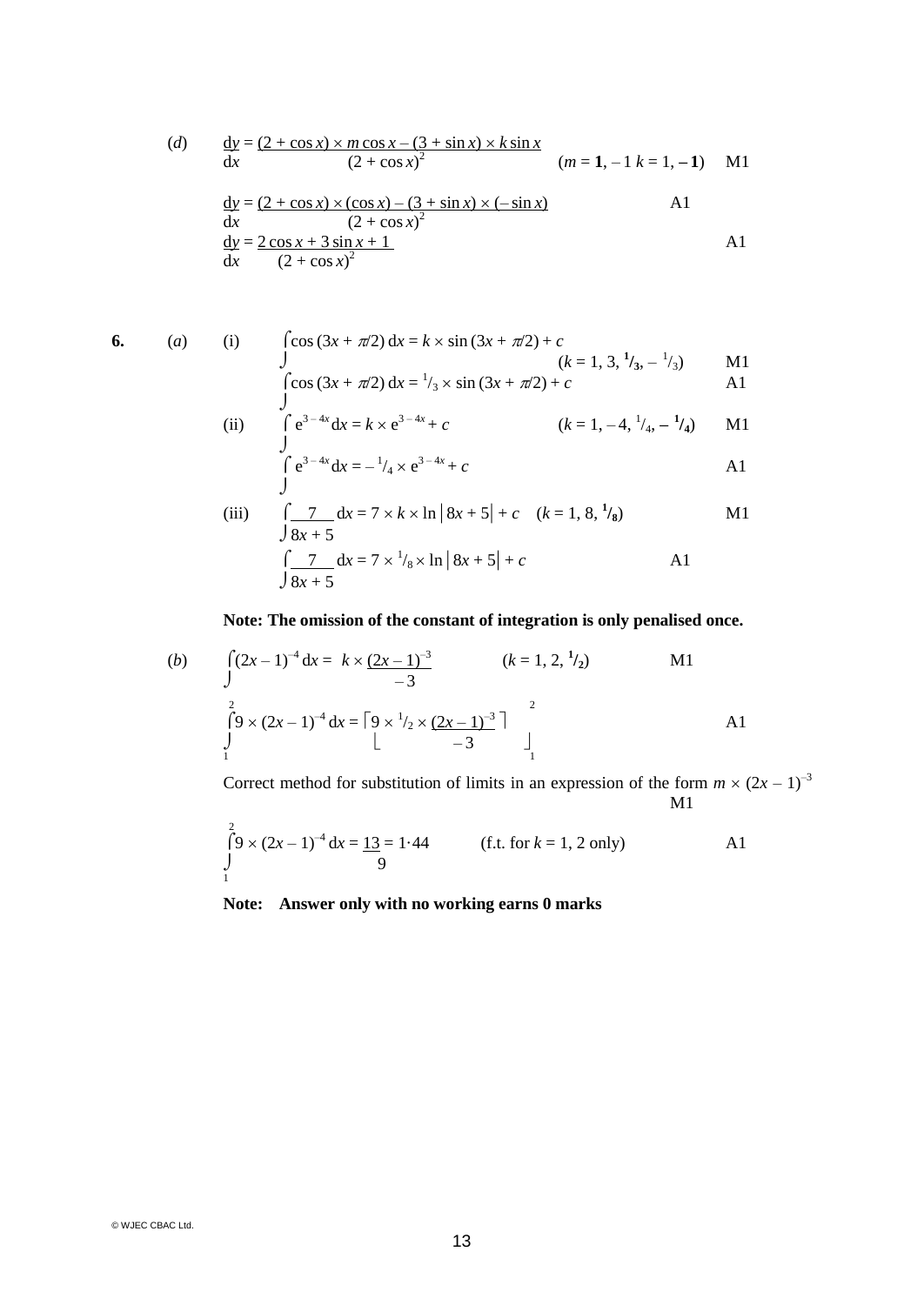|  | $\left( a\right)$ | Choice of $a \neq -1$ and $b = -a - 2$<br>Correct verification that given equation is satisfied               | M1                  |    |
|--|-------------------|---------------------------------------------------------------------------------------------------------------|---------------------|----|
|  | ( <i>b</i> )      | Trying to solve either $x^2 - 10 \le 6$ or $x^2 - 10 \ge -6$<br>M1<br>$x^2-10 \leq 6 \Rightarrow x^2 \leq 16$ |                     |    |
|  |                   | $x^2-10 \ge -6 \Rightarrow x^2 \ge 4$                                                                         | (both inequalities) |    |
|  |                   | At least one of: $2 \le x \le 4, -4 \le x \le -2$                                                             | (f.t. one slip)     | A1 |
|  |                   | Required range: $2 \le x \le 4$ or $-4 \le x \le -2$                                                          | (c.a.o.)            | A1 |
|  |                   | <b>Alternative mark scheme</b>                                                                                |                     |    |

## $(x^2 - 10)^2 \le 36$  (forming and trying to solve quadratic in  $x^2$ )M1 Critical values  $x^2 = 4$  and  $x^2 = 16$  A1 At least one of:  $2 \le x \le 4, -4 \le x \le -2$  (f.t. one slip) A1 Required range:  $2 \le x \le 4$  or  $-4 \le x \le -2$  (c.a.o.) A1

**8.**  $x_0 = -1.5$ <br> $x_1 = -1.666394263$  $(x_1$  correct, at least 5 places after the point) B1  $x_2 = -1.676625462$  $x_3 = -1.677198866$  $x_4 = -1.677230823 = -1.67723$  ( $x_4$  correct to 5 decimal places) B1 Let  $f(x) = x^2 + e^x - 3$ An attempt to check values or signs of  $f(x)$  at  $x = -1.677225$ ,  $x = -1.677235$ M1  $f(-1.677225) = -2.44 \times 10^{-5} < 0, f(-1.677235) = 7.26 \times 10^{-6} > 0$  A1 Change of sign  $\Rightarrow \alpha = -1.67723$  correct to five decimal places A1

**9.**



| Concave down curve and y-coordinate of maximum $=$ 4 | -R1 |
|------------------------------------------------------|-----|
| x-coordinate of maximum $=-1$                        | R1  |
| Both points of intersection with $x$ -axis           | R1  |